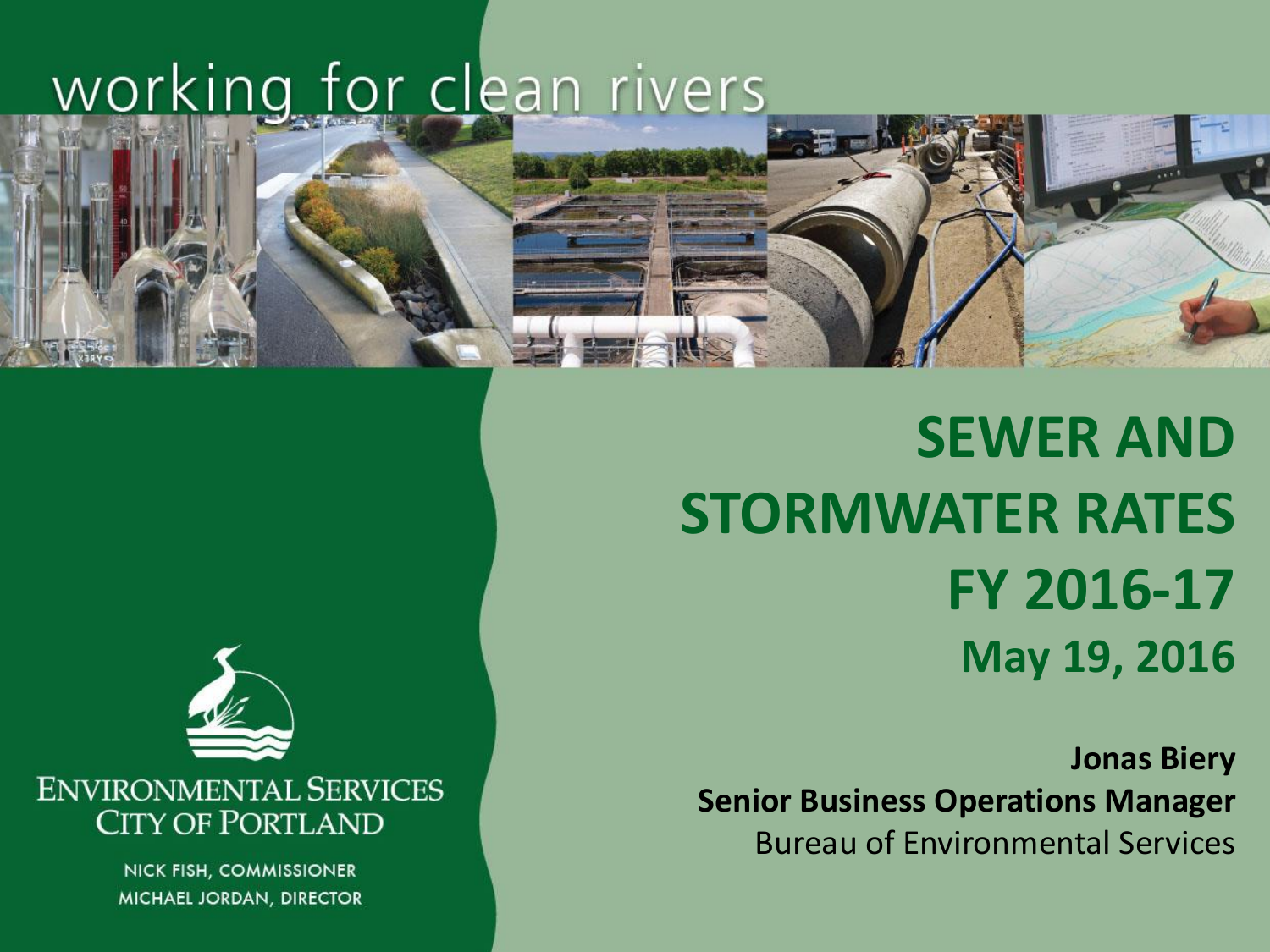Proposed rates will fund operation and maintenance of the sewer and stormwater systems, protection of surface and groundwater, and restoration and preservation of Portland's watersheds, including:

- Pumping and treatment costs
- Stormwater management and protection of watershed health
- Maintenance and reconstruction of the sewer system
- Response to the City's role in Superfund



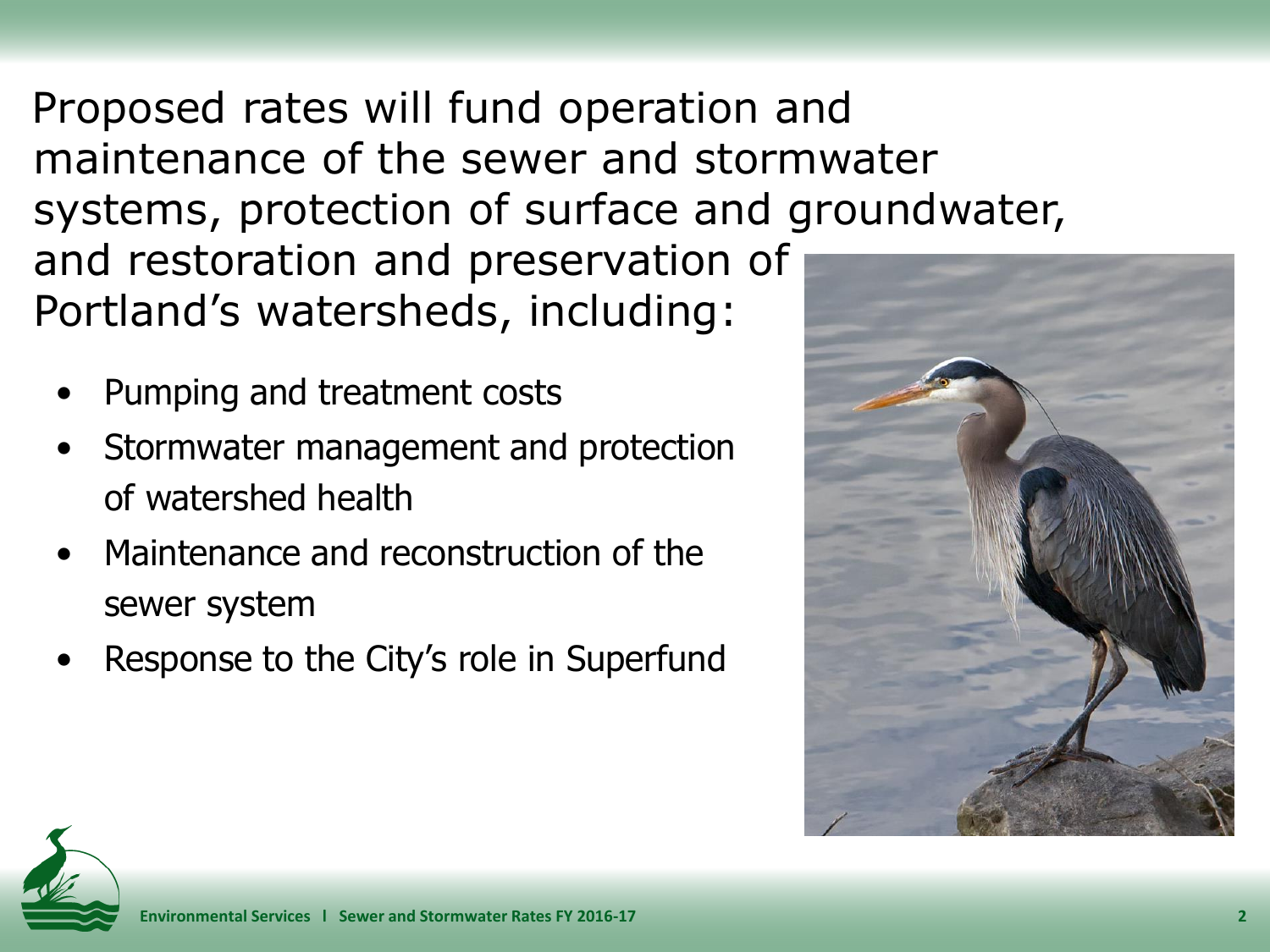# **Budget Highlights**

Maintain current service level. Total additions of \$2.2 million to the operating budget, including:

- Condition assessment
- Strategic planning initiatives
- Regulatory and permit compliance
- Support for current levels of service
- Capital Program sustained support
- Emergency Preparedness

Primary focus of capital program remains maintenance and reliability of the system



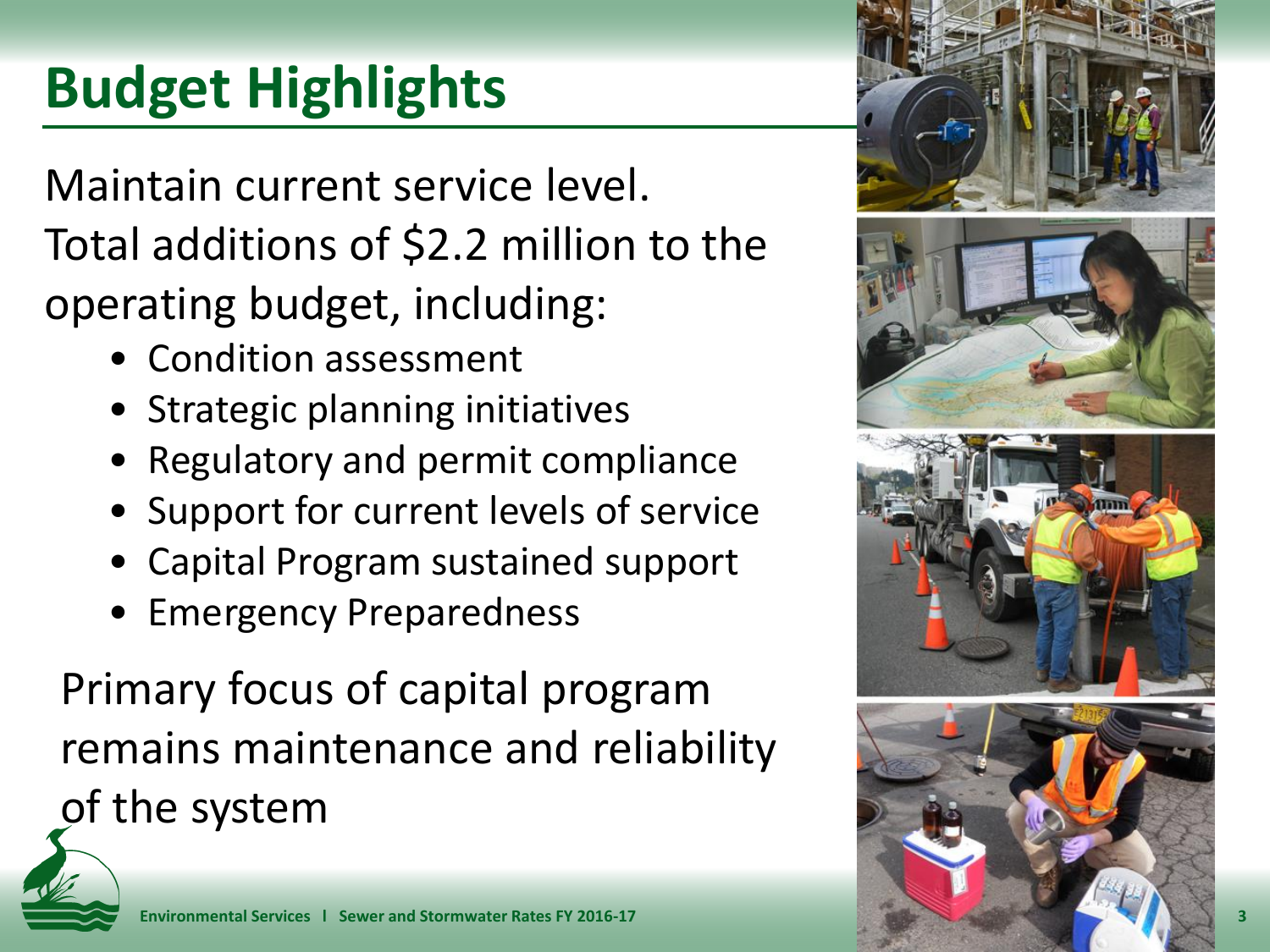#### **Environmental Services FY 2016-17 Proposed Budget — \$473.5 million**

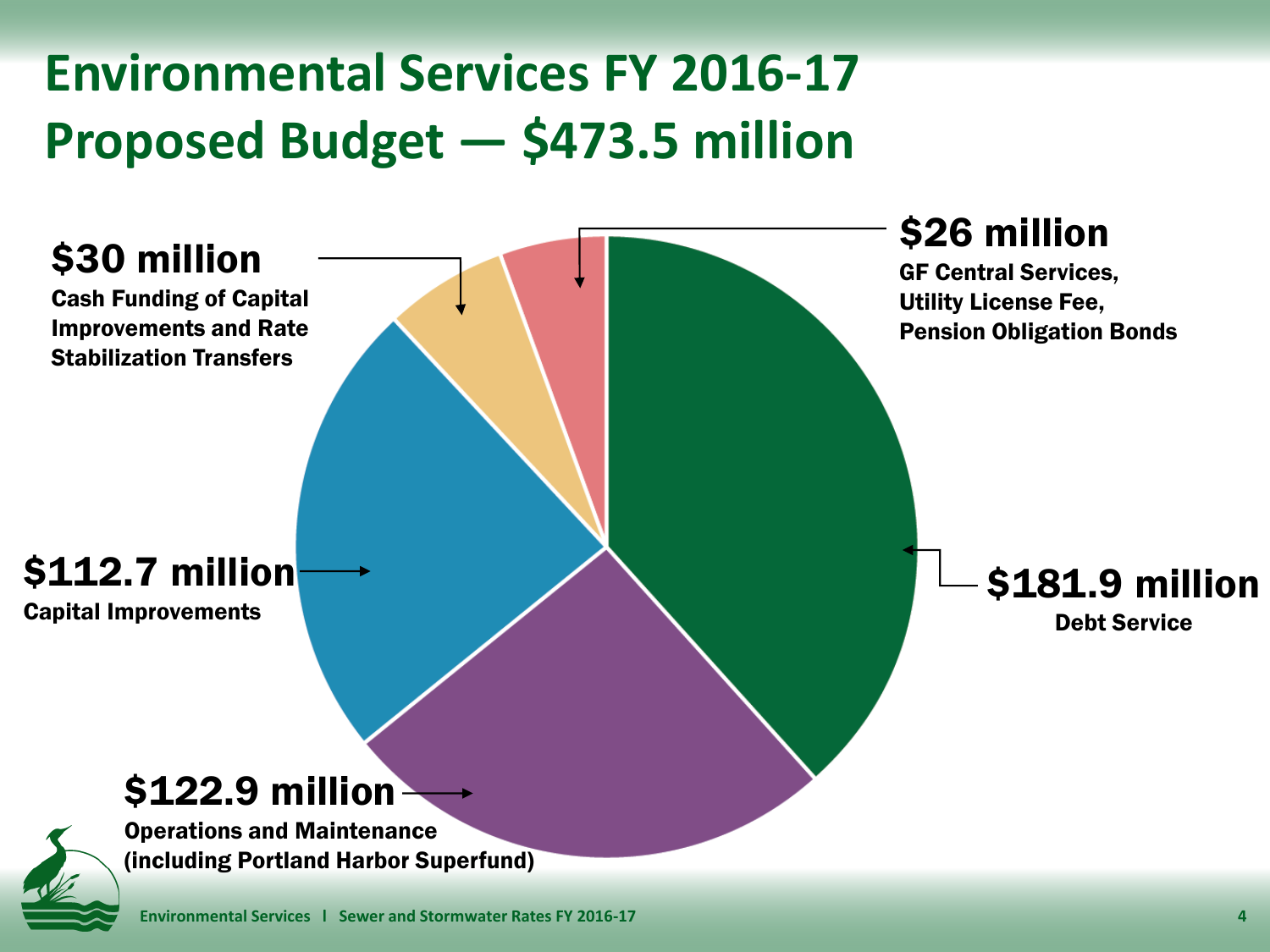Average single family residential monthly sewer and stormwater bill increases by \$2.20 (3.25%), from \$67.60 to \$69.80

- Sanitary sewer costs of \$41.64 per month
- Stormwater management costs of \$27.43 per month
- Portland Harbor Superfund costs of \$0.73 per month

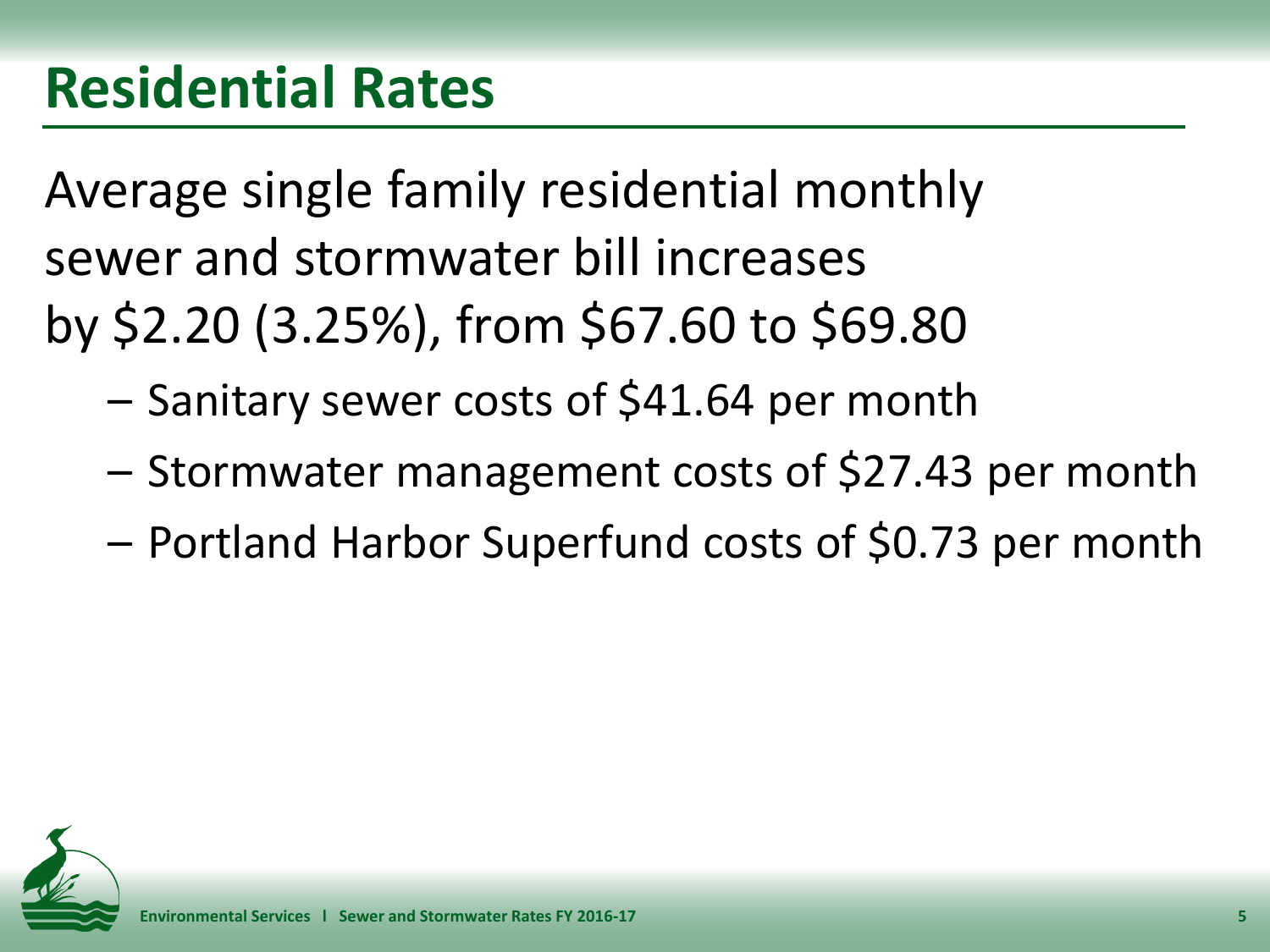- Qualifying low income customers receive a discount of \$30.87 per month
	- Approx. 7,300 on program
- Clean River Rewards Stormwater Discount Program in effect through June 2017
	- 33,369 active contracts with a typical discount of \$8.57 on an average single family monthly residential bill

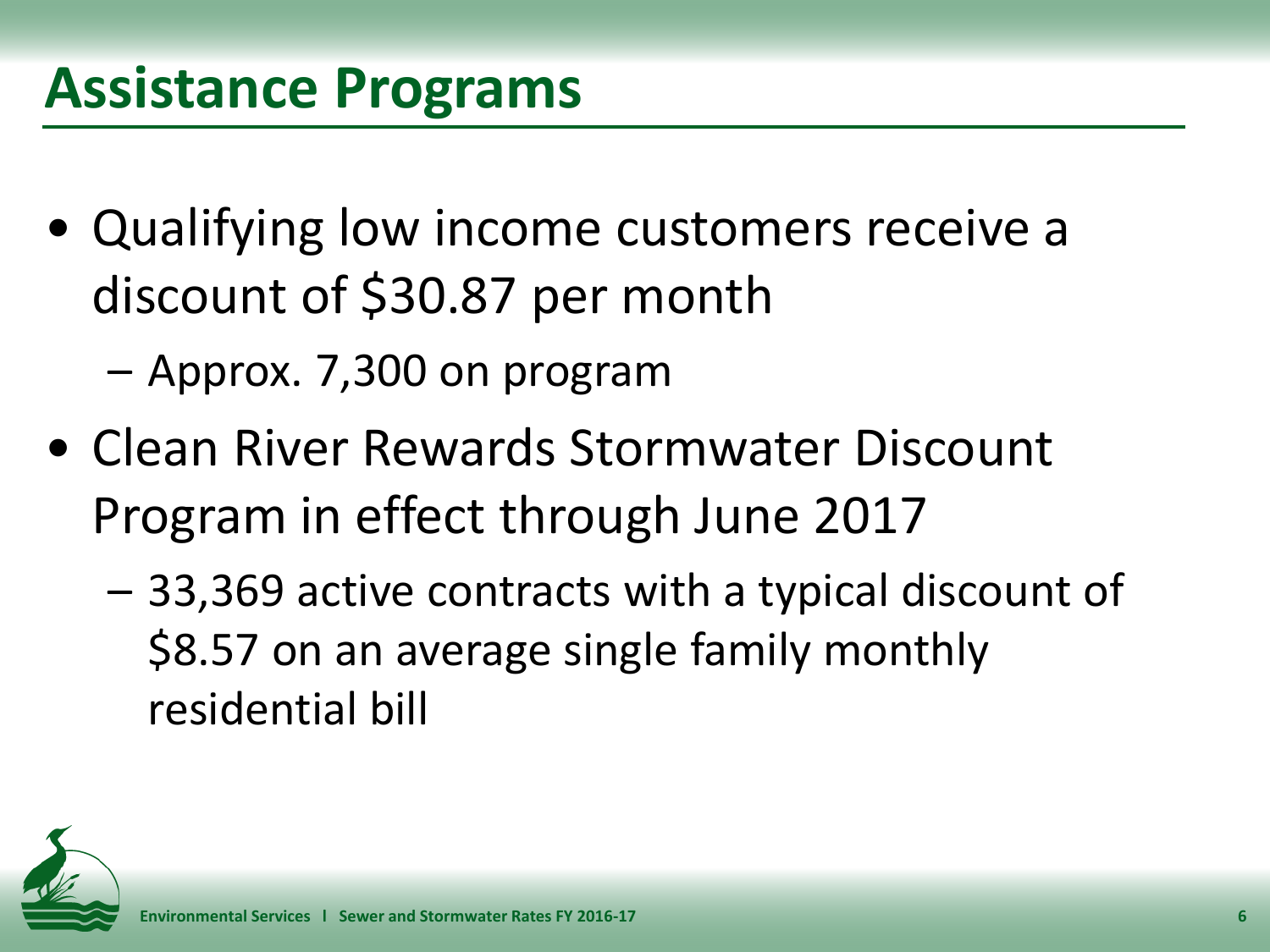### **FY 2016-17 Bill Increases vs. Forecasts**



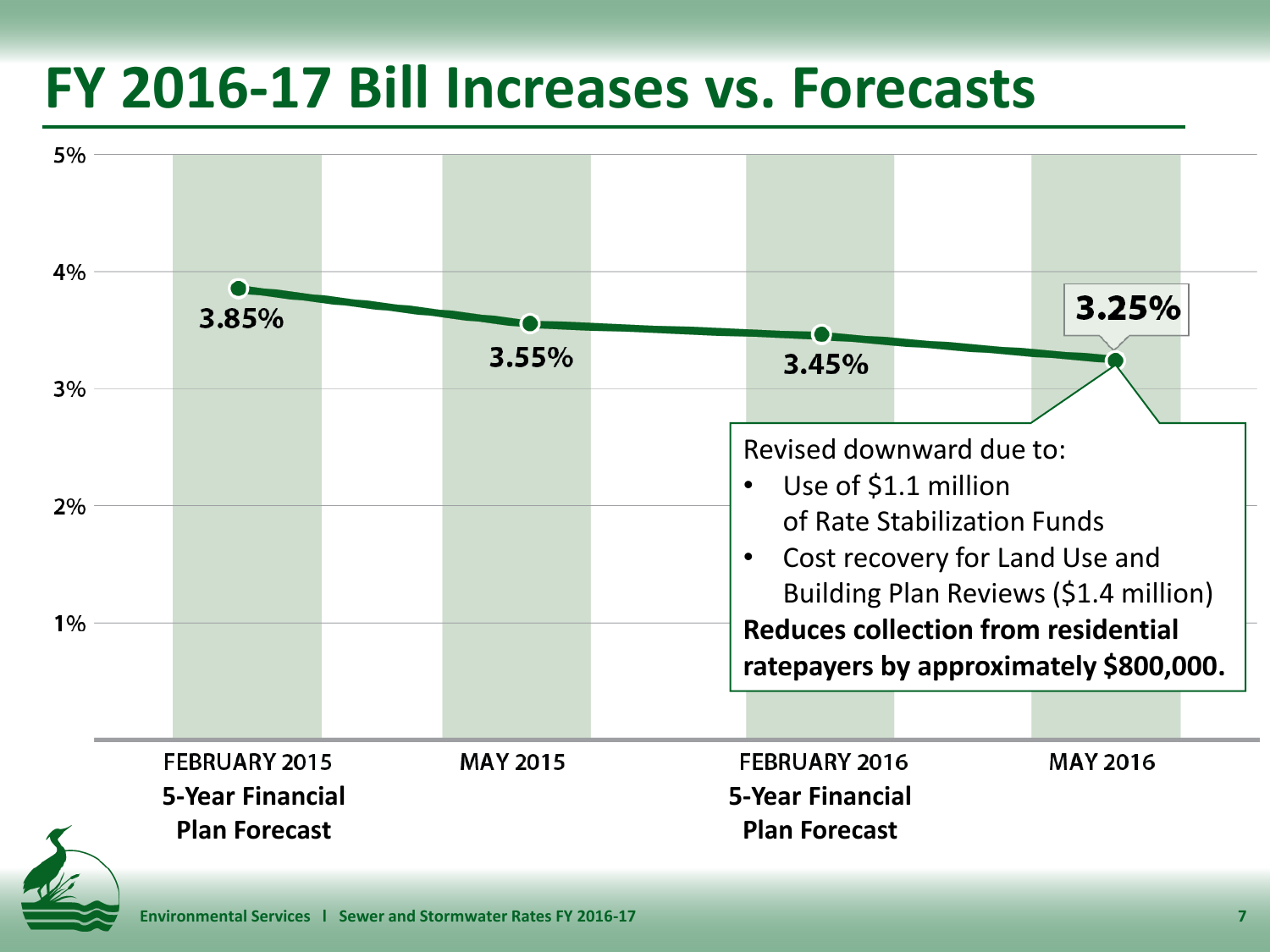## **Past and Projected Bill Increases**

**Percentage Increases in Average Monthly Residential Bills**



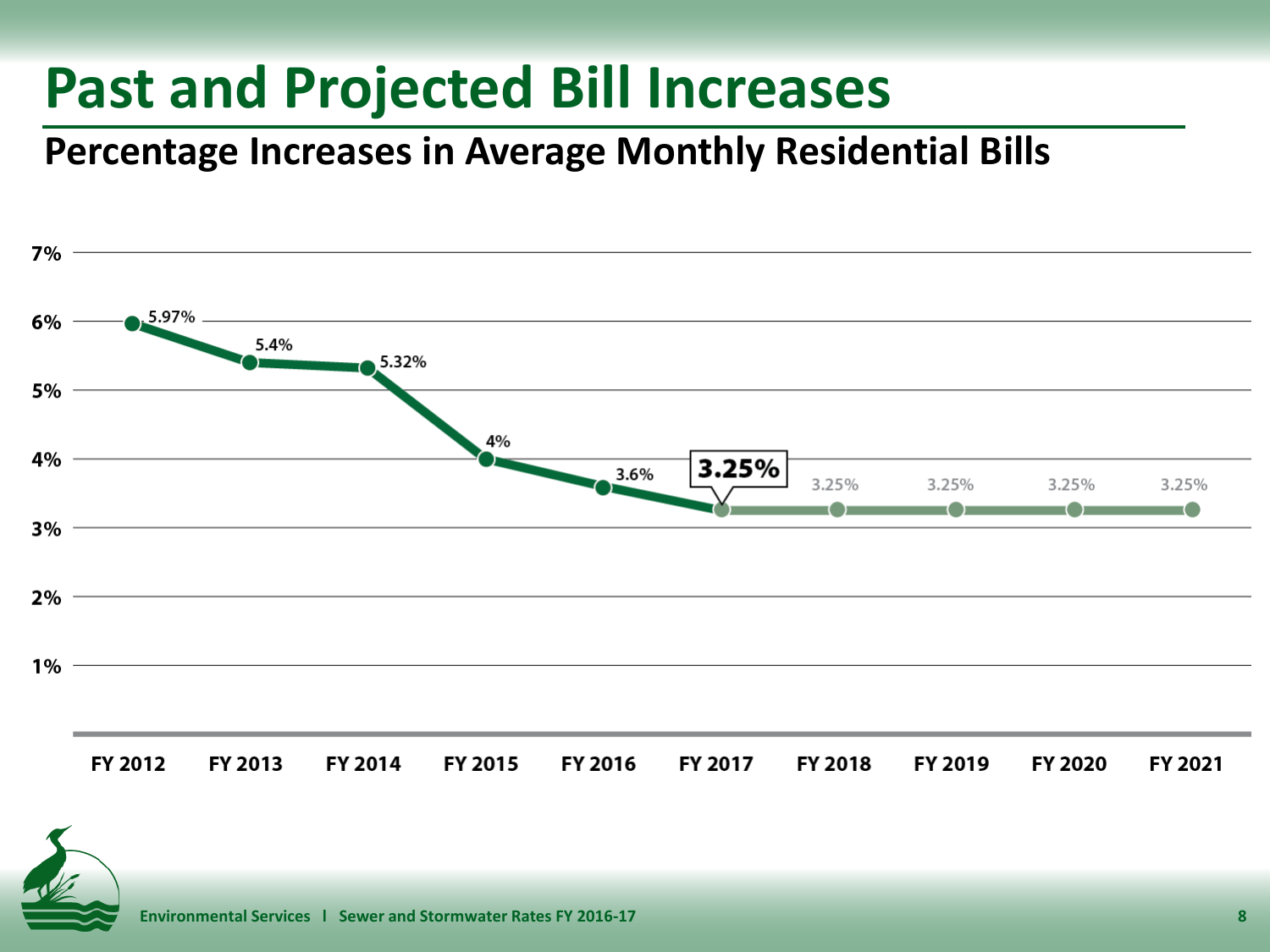## **Monthly Sewer and Stormwater Bills**